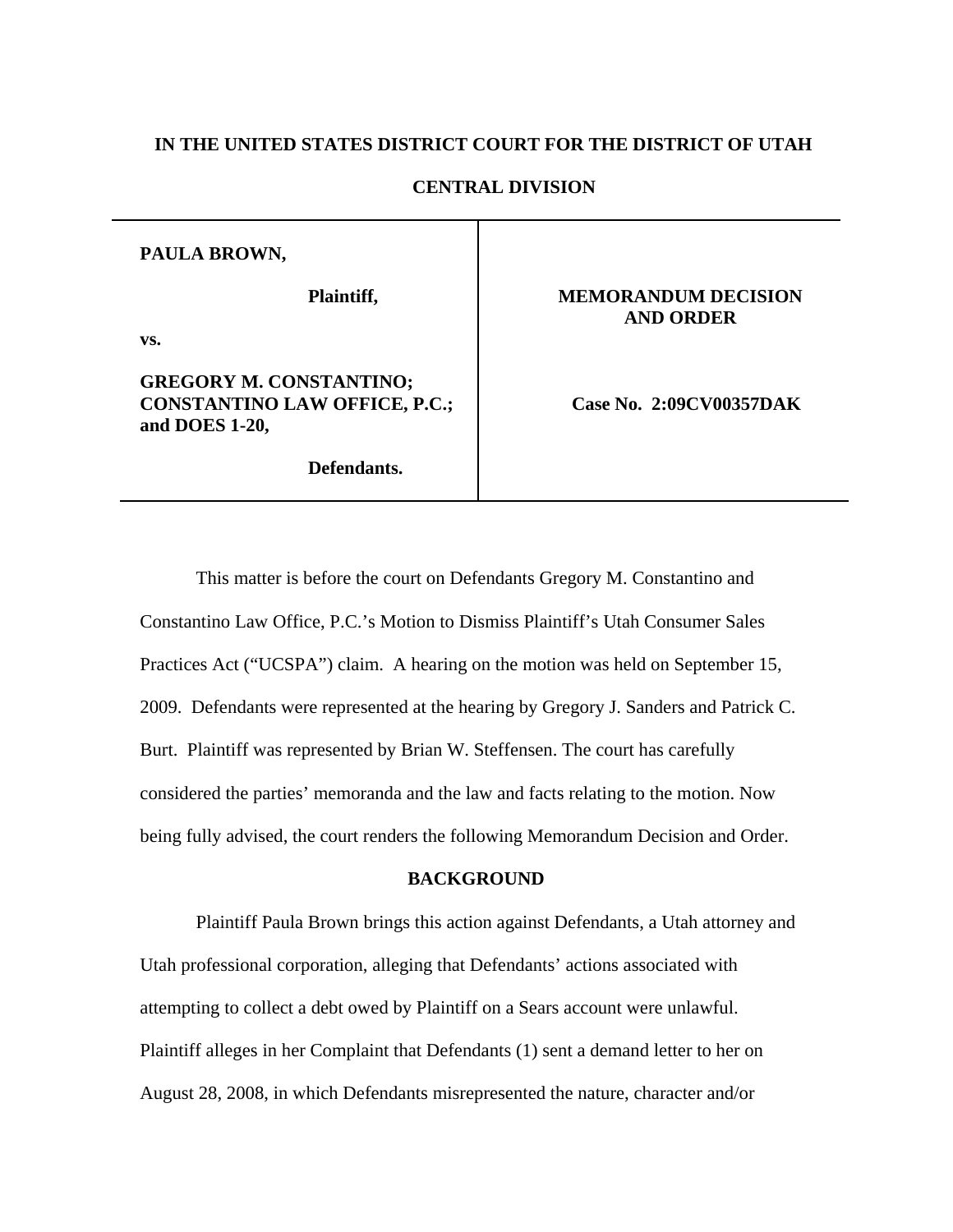amount of debt supposedly due, the interest rate, the date interest began to accrue on the alleged balance past due, the date of last payment, as well as improperly demanded "collection fees"; (2) failed to provide Plaintiff with notices of debt collection within five (5) days as required by the Fair Dept Collecion Practices Act ("FDCPA"); (3) had a telephone communication with Plaintiff in which Defendants reiterated these same allegedly false and improper claims; (4) failed to respond "properly" to Plaintiff's demand for validation or verification of debt, but rather continued with collection activities; (5) failed to respond to a later demand for verification of debt by Plaintiff's attorney; (6) filed a Complaint against Plaintiff which contained the same allegedly erroneous information as did the demand letter and telephone call; and (7) reported negative credit information about Plaintiff. Plaintiff further alleges that Defendants regularly engage in the collection of consumer debt.

Plaintiff specifically alleges that the reporting of negative credit information is a violation of the UCSPA, but also generally alleges that the "actions alleged and complained of" violate the UCSPA. Based on these statements, Plaintiff alleges that the same conduct alleged to be FDCPA violations also constitutes separate violations of the UCSPA.

#### **DISCUSSION**

Defendants move this Court, pursuant to Federal Rule of Civil Procedure 12(c), for judgment on the pleadings regarding Plaintiff's UCSPA claim. Specifically, Defendants argue that the UCSPA claim should be dismissed because attorneys are not proper defendants under the UCSPA and defendants are absolutely immune from such a claim under the judicial proceedings privilege.

2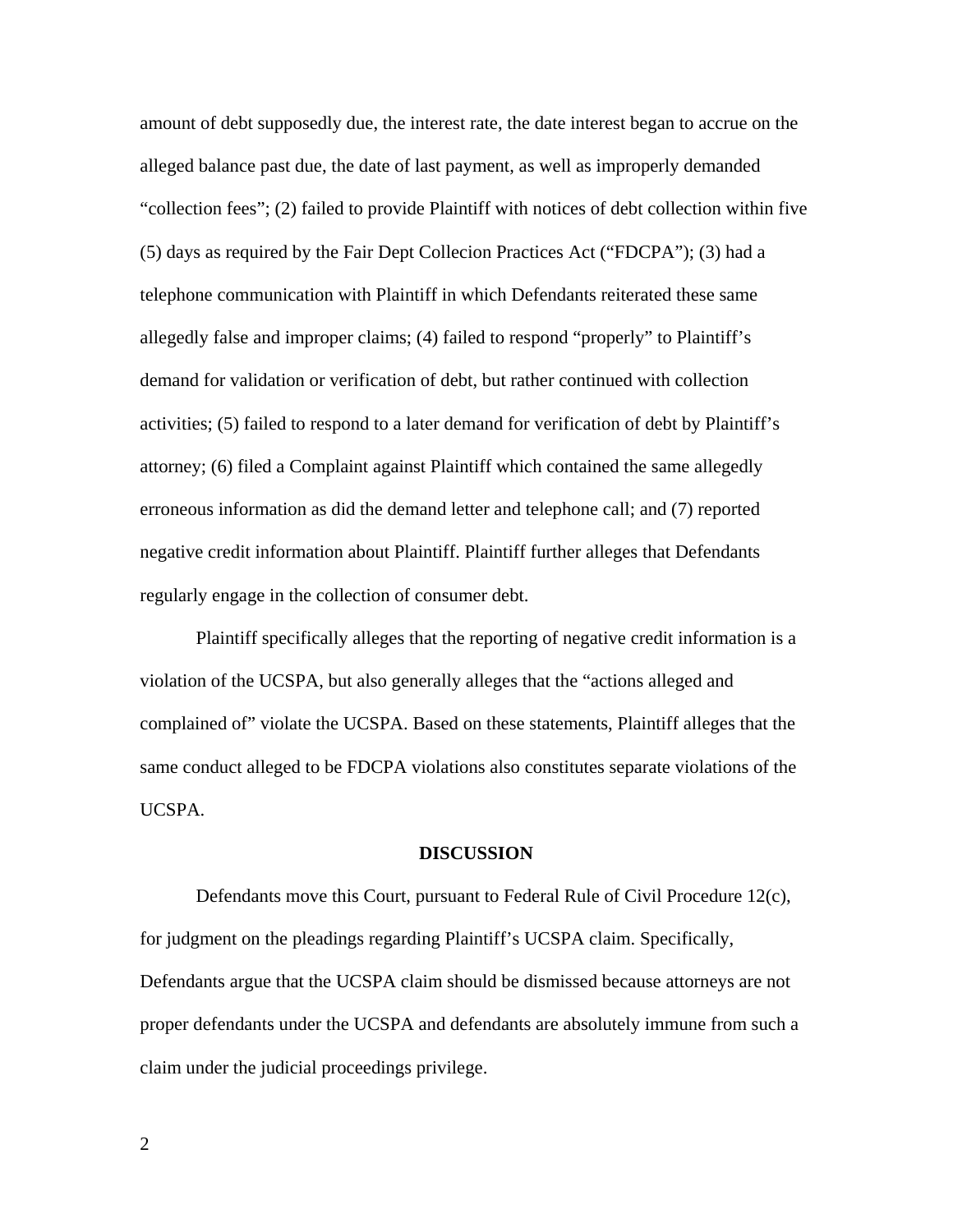When presented with the question whether to grant a motion for judgment on the pleadings pursuant to Federal Rule of Civil Procedure 12(c), this court first looks to the complaint. *Nelson v. State Farm Mut. Auto. Ins. Co.*, 419 F.3d 1117, 1119 (10<sup>th</sup> Cir.

2005). The court accepts as true all well-pleaded factual allegations in the complaint and views these allegations in a light most favorable to the nonmoving party. *[Clark v. State](http://web2.westlaw.com/find/default.wl?tf=-1&rs=WLW9.09&referencepositiontype=S&serialnum=2003154357&fn=_top&sv=Split&referenceposition=1240&pbc=F3026552&tc=-1&ordoc=2007143945&findtype=Y&db=506&vr=2.0&rp=%2ffind%2fdefault.wl&mt=104)  Farm Mut. Auto. Ins. Co.*[, 319 F.3d 1234, 1240 \(10th Cir. 2003\).](http://web2.westlaw.com/find/default.wl?tf=-1&rs=WLW9.09&referencepositiontype=S&serialnum=2003154357&fn=_top&sv=Split&referenceposition=1240&pbc=F3026552&tc=-1&ordoc=2007143945&findtype=Y&db=506&vr=2.0&rp=%2ffind%2fdefault.wl&mt=104) A motion for judgment on the pleadings will only be granted where it appears that the "plaintiff can prove no set of facts in support of the claims that would entitle the plaintiff to relief." *Id*.

#### **A. Application of UCSPA to Attorneys**

Defendants first argue that they are "not proper defendants" under the UCSPA. The UCSPA is meant to prohibit "suppliers" who act "in connection with . . . consumer transaction[s]" from engaging in any "unconscionable act or practice," Utah Code Ann. § 13-11-5 (1953), or any "deceptive act or practice." *Id*. § 13-11-4. In order to be governed by the UCSPA, an attorney or law firm must first meet the statutory definition of a "supplier" and must also be acting "in connection with a consumer transaction."

The UCSPA defines a "supplier" as "a seller, lessor, assignor, offeror, broker, or other person who *regularly* solicits, engages in, or *enforces consumer transactions*, whether or not he deals directly with the consumer." *Id*. § 13-11-3(6) (emphasis added).

Utah courts have not addressed whether the UCSPA applies to attorneys who regularly engage in the collection of consumer debt. While Utah courts have not been presented with this issue, this court has applied the UCSPA to attorneys in at least one prior case. *Heard v. Bonneville Billing and Collections*, No. 2:97-CV-445C, Order n.4 (D. Utah Nov. 30, 1998) (unpublished) (noting that the court had "previously determined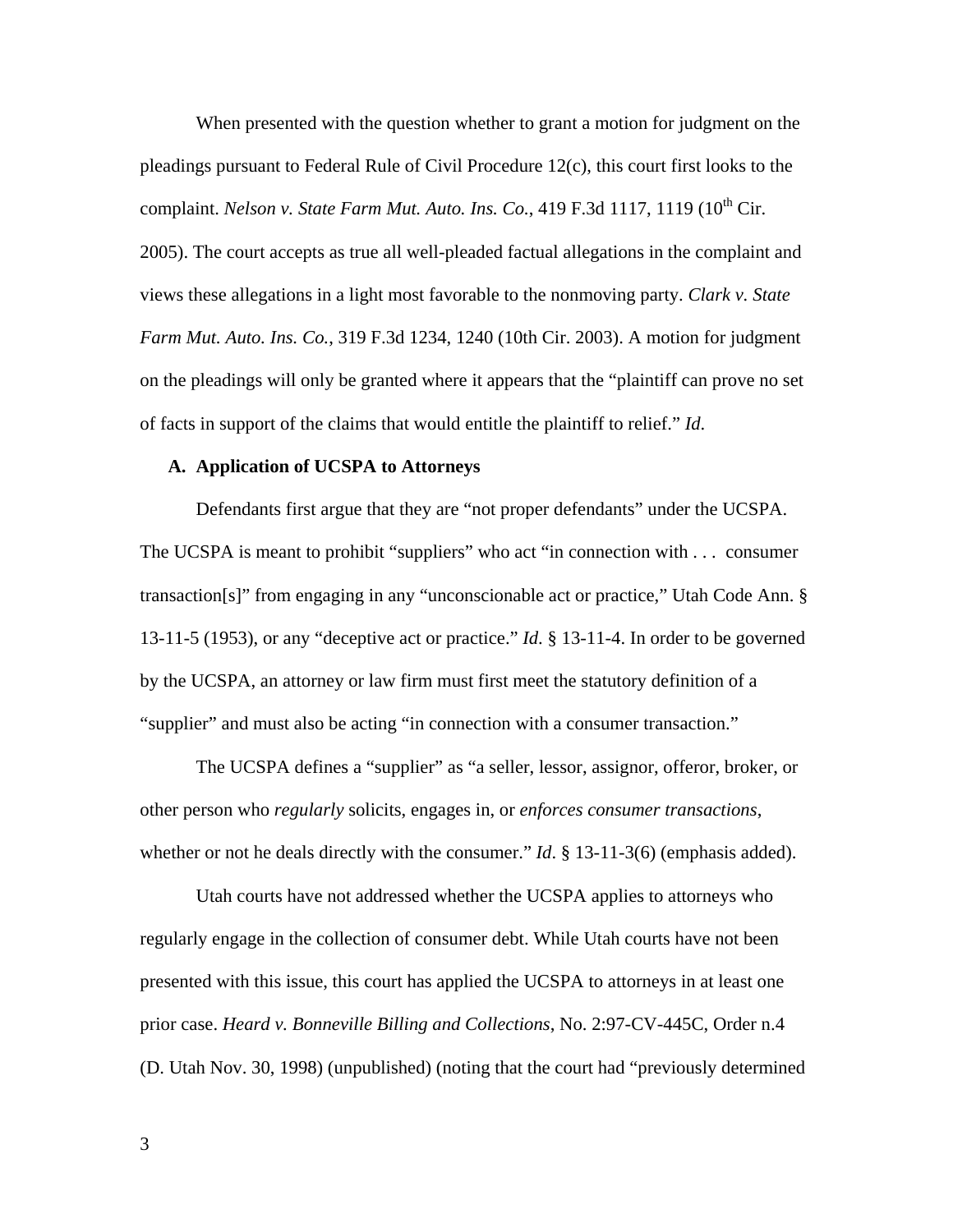that [attorneys] are 'suppliers' and that collection of dishonored checks is a 'consumer transaction' for purposes of the Utah Consumer Sales Practices Act"). The determination of whether the attorneys were suppliers under the UCSPA was not contested on appeal, but the Tenth Circuit upheld the district court's ruling that the attorney defendants violated the UCSPA. *Heard v. Bonneville Billing and Collections*, 216 F.3d 1087 (10<sup>th</sup>) Cir. 2000) (unpublished).

 The UCSPA provides no statutory exemption for attorneys. Rather, it instructs that the Act is to be "construed liberally." *Id*. § 13-11-2. In addition, the UCSPA is a uniform law and one of the express purposes of the Act is to "make uniform the law" with regards to consumer protection among those states enacting similar laws. *Id*. § 13- 11-2(5). Utah, Ohio, and Kansas have consumer protection laws derived from the same Uniform Consumer Sales Practices Act. 7A *Uniform Laws Annotated*, 9 (Supp. 2009). While Kansas has not been confronted with this question, Ohio already has "well settled law" showing that attorney debt collectors can be liable under its statute. *Foster v. D.B.S. Collection Agency*, 463 F. Supp. 2d 783 (S. D. Ohio 2006).

Under decisional authority construing the Ohio Consumer Sales Practices Act ("OCSPA"), an attorney who "regularly engages in the collection of consumer debt" is a "supplier." *Foster v. D.B.S. Collection Agency*, 463 F. Supp. 2d 783 (S.D. Ohio 2006) (attorney qualified as a "supplier" under OCSPA because he engaged in the business of collecting consumer debts); *Keefer v. Wiles, Boyle, Burkholder & Bringarder*, 2008 WL 4404295 (S. D. Ohio 2008) ("This Court has held that, under well-settled Ohio and federal law, entities who engage in the business of collecting consumer debts are suppliers under the OCSPA").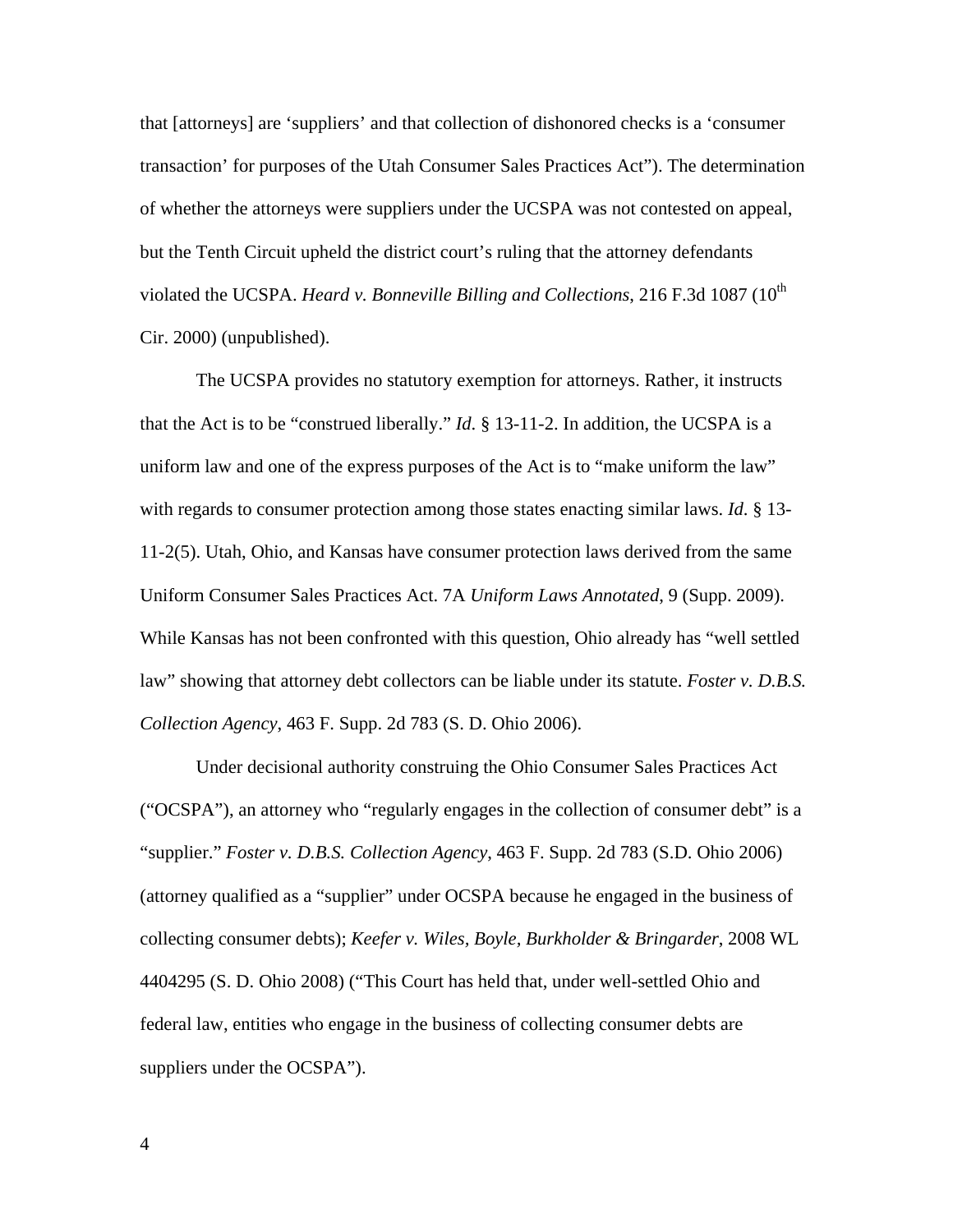The Sixth Circuit has recognized that the "definition of a 'supplier' under the Ohio Act is substantially broader than the definition of a 'debt collector' under the FDCPA." *Schroyer v. Frankel*[, 197 F.3d 1170, 1177 \(6th Cir. 1999\).](http://web2.westlaw.com/find/default.wl?tf=-1&serialnum=1999264666&rs=WLW9.08&referencepositiontype=S&ifm=NotSet&fn=_top&sv=Split&referenceposition=1177&pbc=A697DBFB&tc=-1&ordoc=2010797708&findtype=Y&db=506&vr=2.0&rp=%2ffind%2fdefault.wl&mt=104) But, for purposes of determining whether an attorney is "engaged in the business of effecting or soliciting consumer transactions" under the OCSPA's definition of a "supplier," Ohio courts use an analysis similar to that used to determine whether an attorney is a "debt collector" under the FDCPA. *Id.* For example, a plaintiff must show "more than one isolated occurrence, especially when the occurrence is not within the usual course of business. The phrase has generally been held to mean continuous or regular activity, not a single isolated occurrence." *Id.* (quoting *Renner v. Derin Acquisition Corp*. 676 N.E.2d 151, 159 (Ohio App. 1996). No Ohio court has explained in detail the specific level of business activity necessary to label an attorney as one "engaged in the business of debt collection." *See Renner*, 676 N.E.2d at 159. But courts should ask the following question: "Did debt collection activities fall within Defendants' regular and usual course of business so that they were 'engaged in the business of' debt collection?" *Id*. This same question is also asked in determining whether an attorney is a "debt collector" under the FDCPA. *Id*.

Acts of debt collection that are only *incidental* to the practice of law will not make an attorney a "supplier" within the meaning of OCSPA. *See*, *e.g*., *Schroyer* 197 F.3d at 1178; *Renner*, 676 N.E.2d at 159 (finding that attorney who sent demand letter on behalf of client for payment was not a "supplier" as proof was lacking that defendant sent such letters in the regular course of business). Attorneys in Ohio who are regularly engaged in collecting consumer debts, not merely incidental to their practice of law, but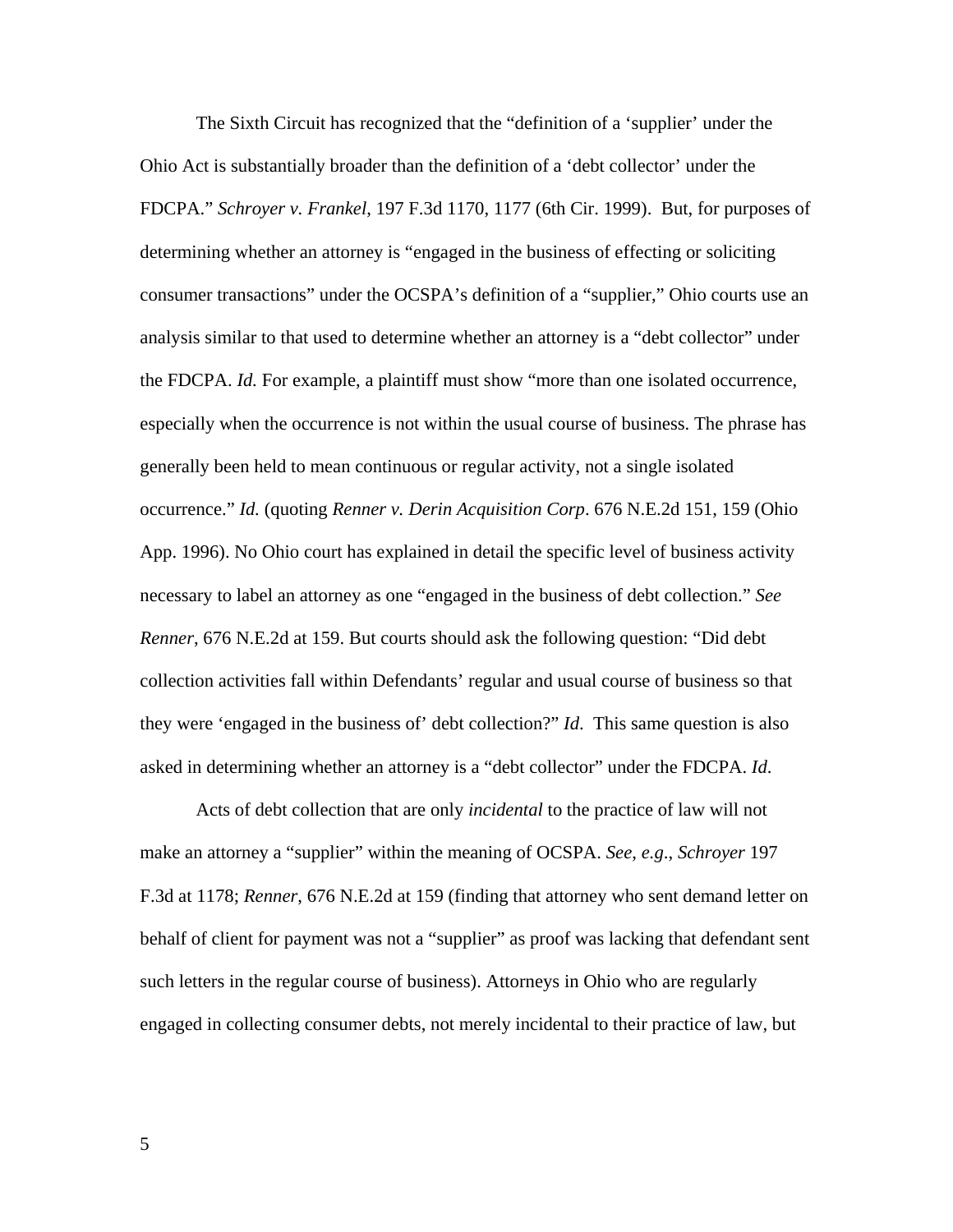as a usual and regular practice, will be both a "debt collector" within the meaning of the FDCPA and a "supplier" under the OCSPA. *Schroyer*, 197 F.3d at 1177.

 Kansas has not had to face the issue of whether an attorney engaged in the business of collecting debts is governed by its consumer sales practices statute. But it has held, interestingly, that an independent debt collection agency falls within the definition of a "supplier" under its Act. *See Miller v. Midwest Service Bureau of Topeka, Inc*., 623 P.2d 1343 (Kan. 1981). Thus Kansas recognizes that debt collection activity falls within its law.

In this case, Defendants argue broadly that the UCSPA does not apply to attorneys rather than arguing that it should not apply to them particularly. Plaintiff, however, specifically alleges in her Complaint that Defendants "regularly engage in the collection of consumer debt." The court concludes that under the UCSPA this allegation is sufficient at the pleading stage. Defendants have not refuted the allegation. Moreover, Defendants do not dispute that the debt was incurred as a result of a consumer transaction.

In light of the statutory mandate to construe the UCSPA "liberally," coupled with the absence of any language exempting attorneys or law firms from its coverage, the court finds that attorneys and law firms that are regularly engaged in the business of collecting consumer debt can be suppliers under the UCSPA. Defendant's motion for judgment on the pleadings is, therefore, denied on this basis.

## **B. Judicial Proceedings Privilege**

Defendants next argue that Plaintiff's UCSPA claim should be dismissed because they are entitled to immunity from such a claim under the judicial proceedings privilege. Utah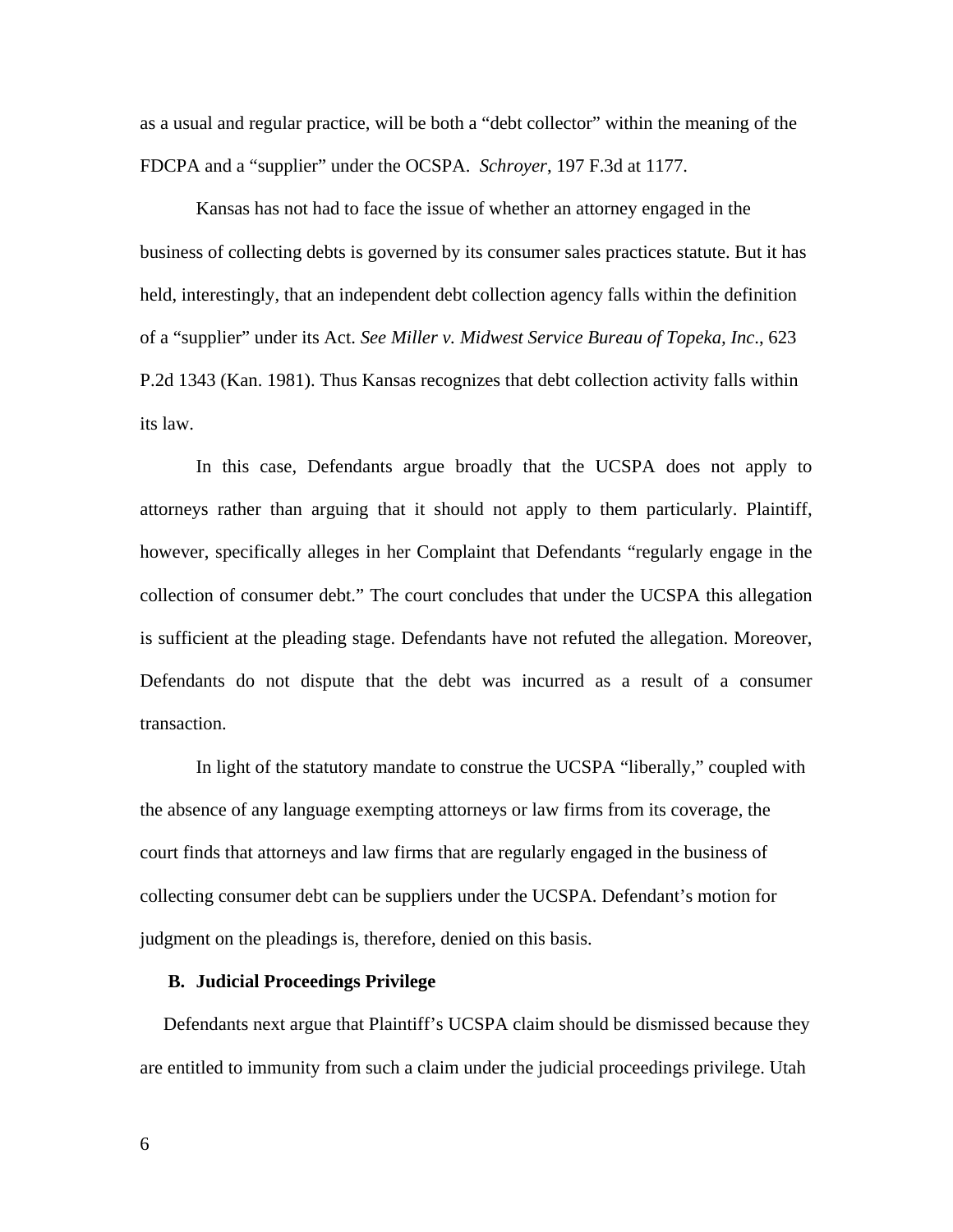courts recognize a judicial proceedings privilege, the express purpose of which is to "ensure free and open expression by all participants in the judicial proceedings by alleviating any and all fear that participation will subject them to the risk of subsequent legal actions." *Bennett v. Jones*, *Waldo, Holbrook & McDonough*, 2003 UT 9, ¶ 77, 70 P.3d 17 (quoting *Price v. Armour*, 949 P.2d 1251, 1258 (Utah 1997).

The judicial proceedings privilege originally arose in the context of defamation claims. *Price*, 949 P.2d at 1258. But Utah courts have since expanded the privilege to bar other common law claims. *See id*. (intentional interference with business relations); *Foster v. Saunders*, 2005 UT App 264 (slander of title); *Debry v. Godbe*, 1999 UT 111, ¶ 25, 992 P.2d 979 (intentional infliction of emotional distress); *Moss v. Parr Waddoups Brown Gee & Loveless*, 2008 UT App 405, n.1, 197 P.3d 659 (abuse of process, invasion of privacy, trespass to land and chattels, conversion, and civil conspiracy).

To establish a defense based on the judicial proceedings privilege, the privileged statements must be:  $(1)$  "made during or in the course of a judicial proceeding";  $(2)$  "have some reference to the subject matter of the proceeding"; and (3) be "made by someone acting in the capacity of judge, juror, witness, litigant, or counsel." *Debry v. Godbe*, 1999 UT 111, ¶ 11, 992 P.2d 979 (quoting *Price*, 949 P.2d at 1256); *See also*, *Allen v. Ortez*, 802 P.2d 1307, n.8 (Utah 1990).

To support their argument that the privilege bars Plaintiff's UCSPA claim against them, Defendants assert that this court has already held that the judicial proceedings privilege barred a UCSPA claim in *Johnson v. Riddle*, 2007 WL 528719 (D. Utah 2007). But *Johnson* does not deserve the weight Defendants give it. In *Johnson*, Judge Stewart issued an Order and Memorandum Opinion holding that the judicial proceedings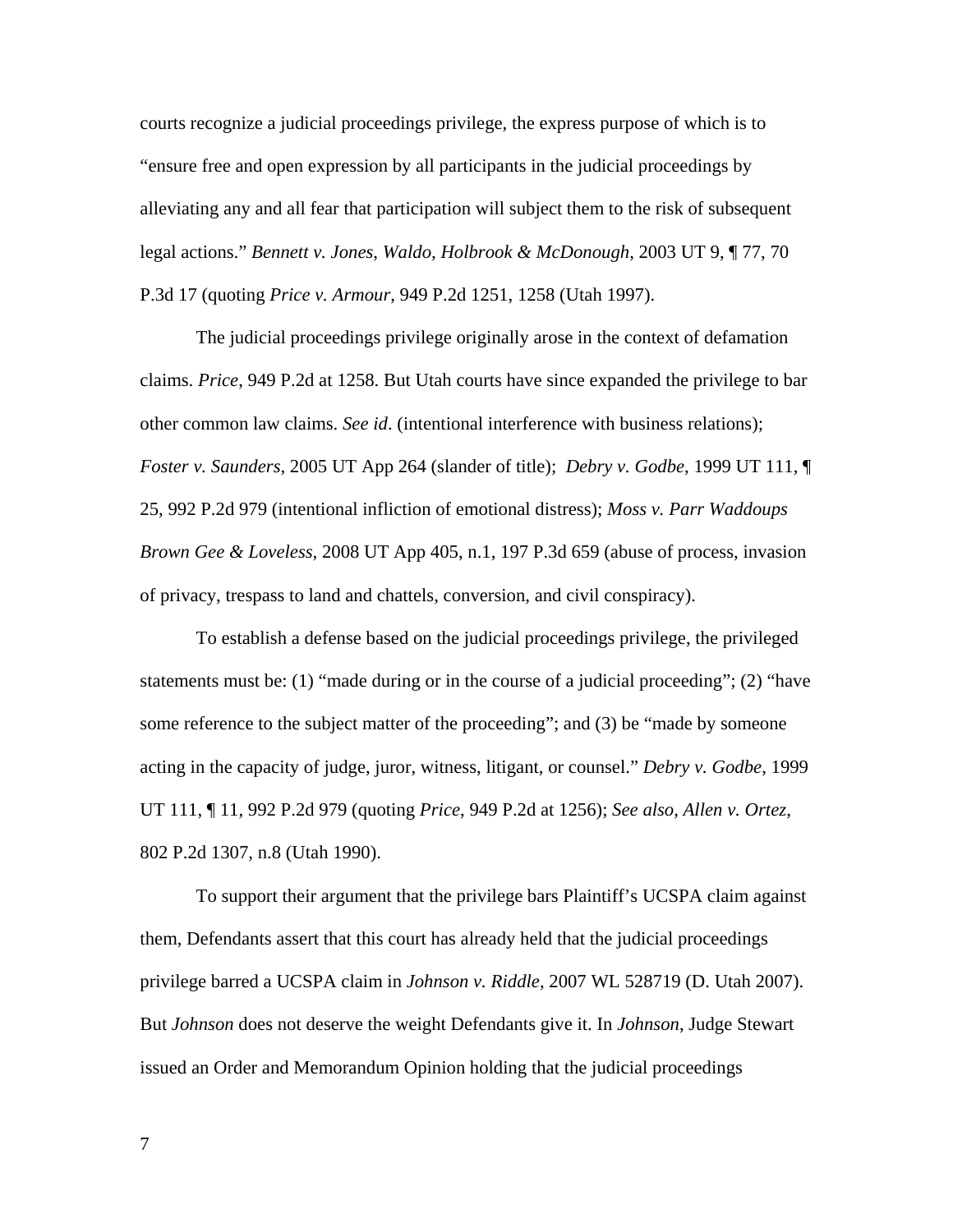privilege applied "to all claims arising from qualifying statements," including UCSPA claims. *Johnson*, 2007 WL 528719 at \*3. But after Judge Stewart issued the Order, the plaintiff in that case filed a "Motion to Alter or Amend Judgment" arguing that the privilege had never been applied to bar *newly created statutory claims* – claims that did not merely codify common law principles. *See* 2007 WL 1732400 (D. Utah June 14, 2007). Based on the plaintiff's motion, Judge Stewart certified the question of whether the judicial proceedings privilege would bar UCSPA claims to the Utah Supreme Court. *Id*. He stated,

> As noted in the February Order, "our job is to predict how [the Utah Supreme Court] would rule." The Court finds, after reviewing the memoranda submitted, that it cannot do so here. On one hand, the Utah Supreme Court case of *Bennett v. Jones, Waldo, Holbrook & McDonough*, may be read as holding that the judicial proceedings privilege applies against statutory claims . . . However, the Utah Supreme Court also noted in the case that the statute at issue did "not create a separate and distinct cause of action, but rather merely provid[ed] for treble damages for a [common law] cause of action."

> In short, while broadly stating that the "judicial proceeding privilege extends not only to defamation claims but to '*all claims* arising from the same statements[,]'" the Utah Supreme Court has never addressed the privilege in the context of a newly created statutory cause of action. . . . The Court believes that the Utah Supreme Court is best suited to settle this issue. Accordingly, the Court will grant Plaintiff's Motion for the purposes of certifying the question.

The parties in the *Johnson* case settled before the Utah Supreme Court could determine the matter. Thus no Utah court has definitively answered whether the judicial

proceedings privilege bars UCSPA claims.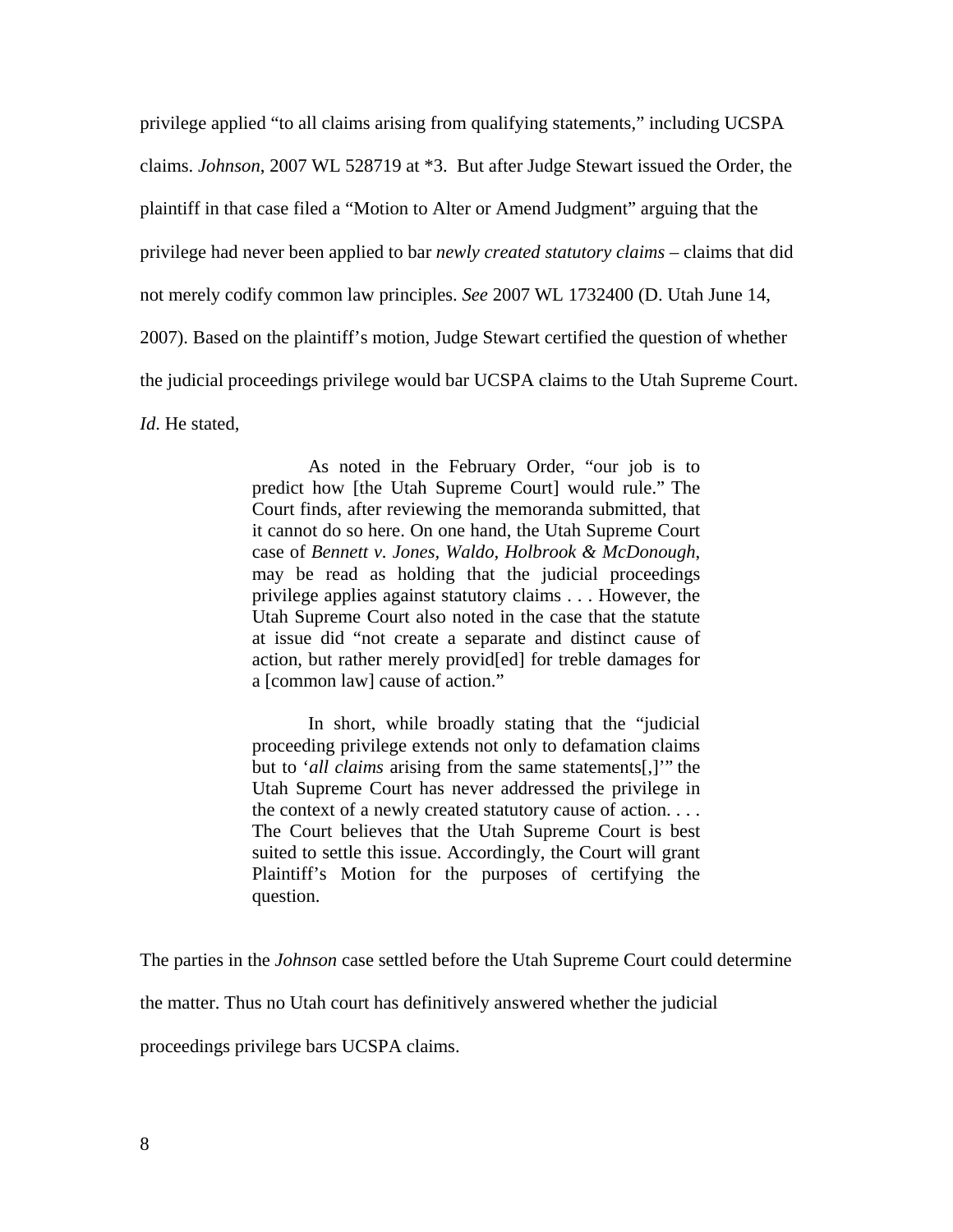However, the Utah Supreme Court has never used the judicial proceedings privilege to bar a newly created statutory cause of action such as the UCSPA. All claims barred by Utah courts have been common law claims or claims that were simply a codification of the common law. *See e.g.*, *Bennett v. Jones*, *Waldo, Holbrook & McDonough*, 2003 UT 9, ¶ 73, 70 P.3d 17 (holding that deceit claim brought by Plaintiff under [Section 78-51-31](http://web2.westlaw.com/find/default.wl?tf=-1&rs=WLW9.09&fn=_top&sv=Split&docname=UTSTS78-51-31&tc=-1&pbc=26E9AEA4&ordoc=2003256695&findtype=L&db=1000511&vr=2.0&rp=%2ffind%2fdefault.wl&mt=104) did not "create a separate and distinct cause of action, but rather merely provide[d] for recovery of treble damages for a cause of action for the common law tort of deceit in a civil action").

It is well-settled law that the judicial proceedings privilege cannot bar claims brought under the FDCPA. *Heintz v. Jenkins*, 514 U.S. 291, 299 (1995) (holding that FDCPA "applies to attorneys who 'regularly' engage in consumer-debt-collection activity, *even when that activity consists of litigation*"). Similarly, a recent Sixth Circuit case declined to use the judicial proceedings privilege to bar claims brought under the OCSPA against an attorney. *See Hartman v. Great Seneca Financial Corp*., 569 F.3d  $606$ ,  $608$  ( $6<sup>th</sup>$  Cir. 2009) (declining to use judicial proceedings privilege to bar FDCPA claims or OCSPA claims against debt collector attorney).

Because claims brought under the FDCPA are not barred by the judicial proceedings privilege, it is logical to conclude that UCSPA claims are similarly not barred. Considering that Utah courts have only formerly found common law claims barred by the judicial proceedings privilege, and noting that a Utah court has never used the privilege to bar a newly created statutory cause of action, like the UCSPA claim brought by Plaintiff, the court concludes that the judicial proceedings privilege does not